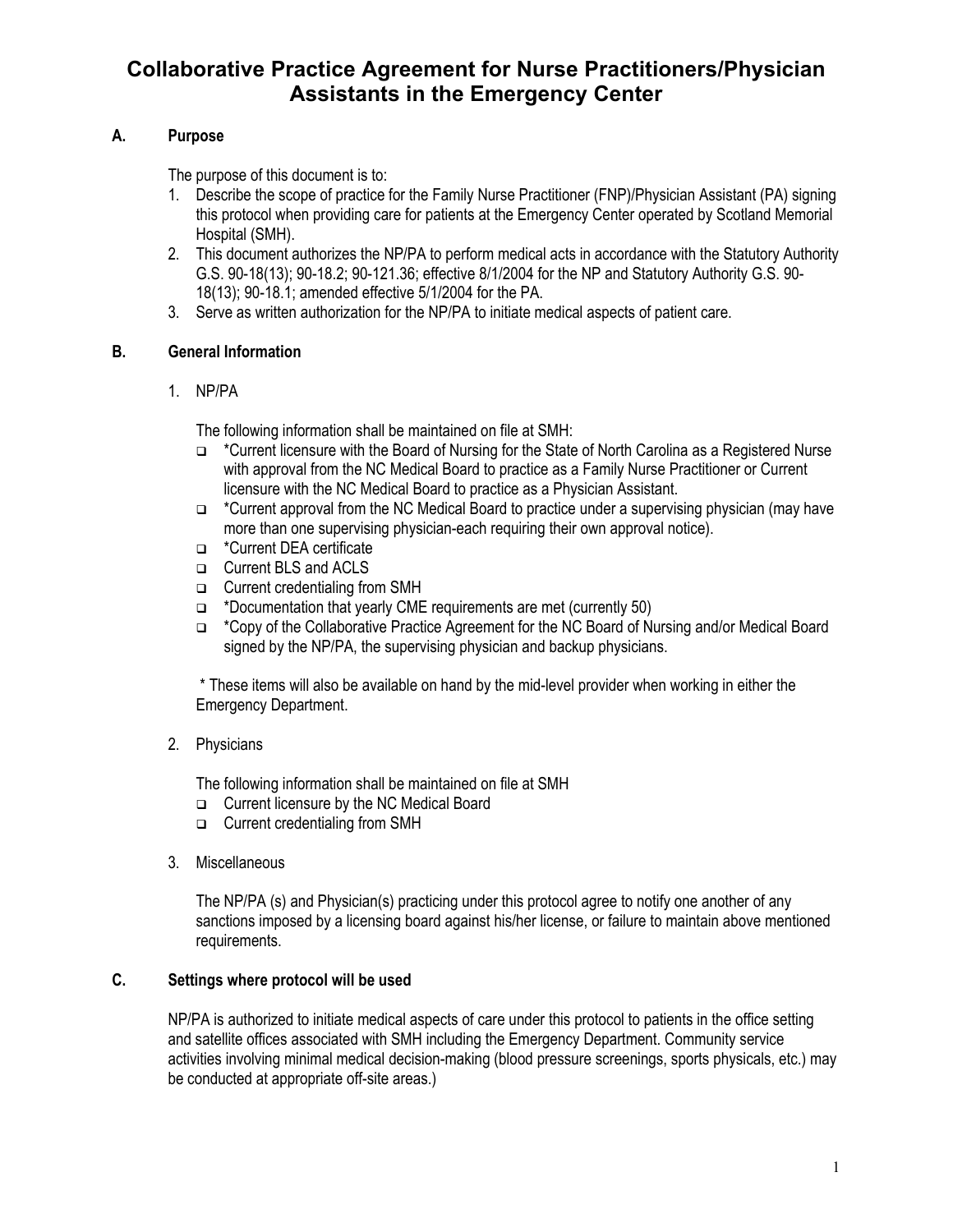### **D. Scope of Practice and Medical Functions Authorized**

1. Patient populations and health conditions to be cared for:

The medical aspects of care provided by the NP/PA under this protocol shall be to provide urgent/emergent health care to the community, including evaluation, assessment, treatment, patient education and disposition consistent with routine urgent/emergent care to patients presenting themselves to the Emergency Department of SMH. Patient populations include ages from newborn to geriatric. Specific protocols for patients with unusual conditions and other site-specific guidelines will be kept in the sites, signed by the NP/PA and the supervising physician.

- 2. Functions
	- a. Consistent with the rules and regulations form the NC Boards of Nursing/Medicine the NP/PA is authorized to provide the medical functions identified below. These functions are not intended as an exhaustive description of practice but rather illustrative of the types of medical functions the NP/PA will perform. These functions are in addition to any function a NP/PA is authorized to perform independently under his/her professional license.
		- I) Establish medical diagnosis (es) and determine a plan of care for short-term health problems, and/or exacerbations of chronic health problems.
		- II) Establish medical diagnosis (es) and determine a plan of care for acute injury.
		- III) Order and interpret and/or perform routine diagnostic studies to include, but not limited to urine and blood chemistries, culture and sensitivities, smears for pathologist interpretation, pulmonary function testing, radiological examinations, audiograms, electrocardiograms, vision and developmental screening, IV therapy, venipuncture, urethral catheterization, nasogastric intubation and gastric lavage, slit lamp examinations, tonometry, anoscopy and arterial blood gasses.
		- IV) Perform therapeutic, corrective, or cosmetic measures to include, but not limited to, debridement, incision and drainage, wound closure, treatment of external and genital warts, foot care, injections and immunizations (tetanus/rabies, etc), suture removal, treatment of minor superficial (1<sup>st</sup> and 2<sup>nd</sup> degree) burns, removal of superficial foreign bodies (skin, soft tissue), nail removal for infections or trauma, control of external hemorrhage, application of dressing and bandage, subcutaneous local anesthesia, anterior nasal packing for epistaxis, splinting of sprains and fractures, draining of subungal hematomas, carry out aseptic and isolation techniques.
		- V) Perform specific physical examinations including, but not limited to well infant, well child, pre-employment, sports, school and DOT.
		- VI) Refer patients to the appropriate licensed physicians, clinics or other health care providers for the purpose of continued management, consultation or follow-up care.
		- VII) Prescribe medications and devices as described in Paragraph E.
	- b. The above mentioned functions will be performed utilizing
		- I) The expertise and consultation of supervising/collaborating physician.
- 3. Emergency Care

Emergency situations will be handled according to the written protocols listed above, as well as in accordance with SMH policies. The NP/PA may provide care to stabilize a patient's condition and prevent deterioration of condition that may be otherwise by beyond the scope of protocol. Initiate appropriate evaluation and emergency management of emergency situations such as cardiac arrest, respiratory distress, injuries, burns and/or hemorrhage. Institutes life saving measures such as passing an endotracheal airway, external cardia massage, injection of iv medications, defibrillation, cardioversion and establishes emergency vascular access (cutdown, intraosseous, central vein on the direct order of the supervising physician.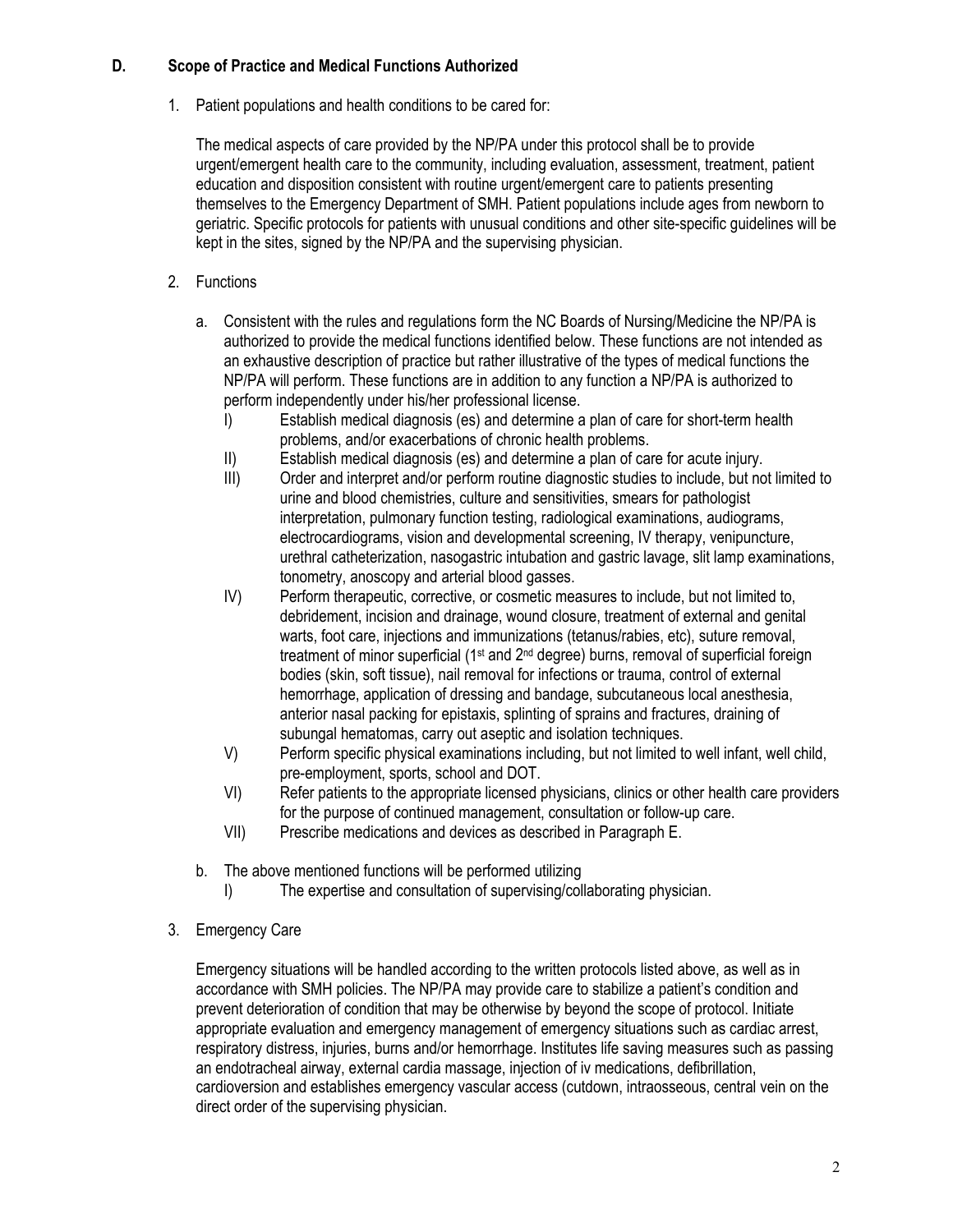- 4. Criteria for ordering special diagnostic tests:
	- a. CT Scan of Brain or MRI
		- I) Seizure disorder
		- II) Persistent Headaches
		- III) Suspected other neurological disorder
	- b. CT Scan of the Spine or MRI
		- I) Suspected herniated disc<br>II) Progressive weakness of
		- Progressive weakness of extremities
		- III) Suspected other neurological disorders
	- c. CT Scan of Abdomen
		- I) Abdominal symptoms not explained by any other radiological means
	- d. Ultrasound
		- I) Pelvis- to rule out ovarian cysts, PID, tubal pregnancy or define pelvic mass
		- II) Scrotum- to evaluate vascular status<br>III) Lower extremity- for vascular status
		- Lower extremity- for vascular status
		- IV) Trauma as indicated to rule out vascular compromise
	- e. Nuclear Medicine Examinations
		- I) To delineate the cause of symptoms not diagnosed by other means (ie V/Q scans)
- 5. Standing Orders for the Urgent Care Center
	- a. Standing Orders for Emergencies:
		- I) In emergency situations, the Physician supervisor in the ER will be notified by the practitioner. If deemed necessary, the patient will be stabilized in the office and transported to the Emergency Department for further evaluation and treatment.
	- b. Standing Orders for the Suspected Myocardial Infarction:
		- I) Any patient presenting in a way that suggests a myocardial infarction may be present will be assumed to be having a myocardial infarction. Consider other established conditions before carrying out any order.
		- II) Place the patient at immediate rest
		- III) Apply supplemental oxygen
		- IV) Consider the use of ASA
		- V) Consider the use of sublingual nitroglycerin
		- VI) Consider the initiation of IV access<br>VII) Consider doing an EKG
		- Consider doing an EKG
		- VIII) Weigh the advantages of using 911 services or using family member vehicle
		- IX) Don't delay departure if any procedures become time consuming. Contact the ER department early.
- 6. All Mid-level Provider medical records will be reviewed by the Attending Emergency Department physician on duty, and cosigned PRIOR to patient (included in the 18 above designated categories) being:
	- I) discussed with a private attending physician
	- II) discharged from the Emergency Department
	- III) transferred from the Emergency Department or
	- IV) allowed to leave AMA
- 7. Guidelines and General Considerations
	- I) The PA/NP must clearly identify him/herself to every patient as a physician extender and clarify any confusion regarding their role in providing patient care.
	- II) It is the responsibility of the MD to evaluate all unstable patients. If the MD is involved with another unstable patient, the PA/FNP may be requested by the MD or RN to evaluate or assist in the management of an unstable patient until the MD is able to assume such care.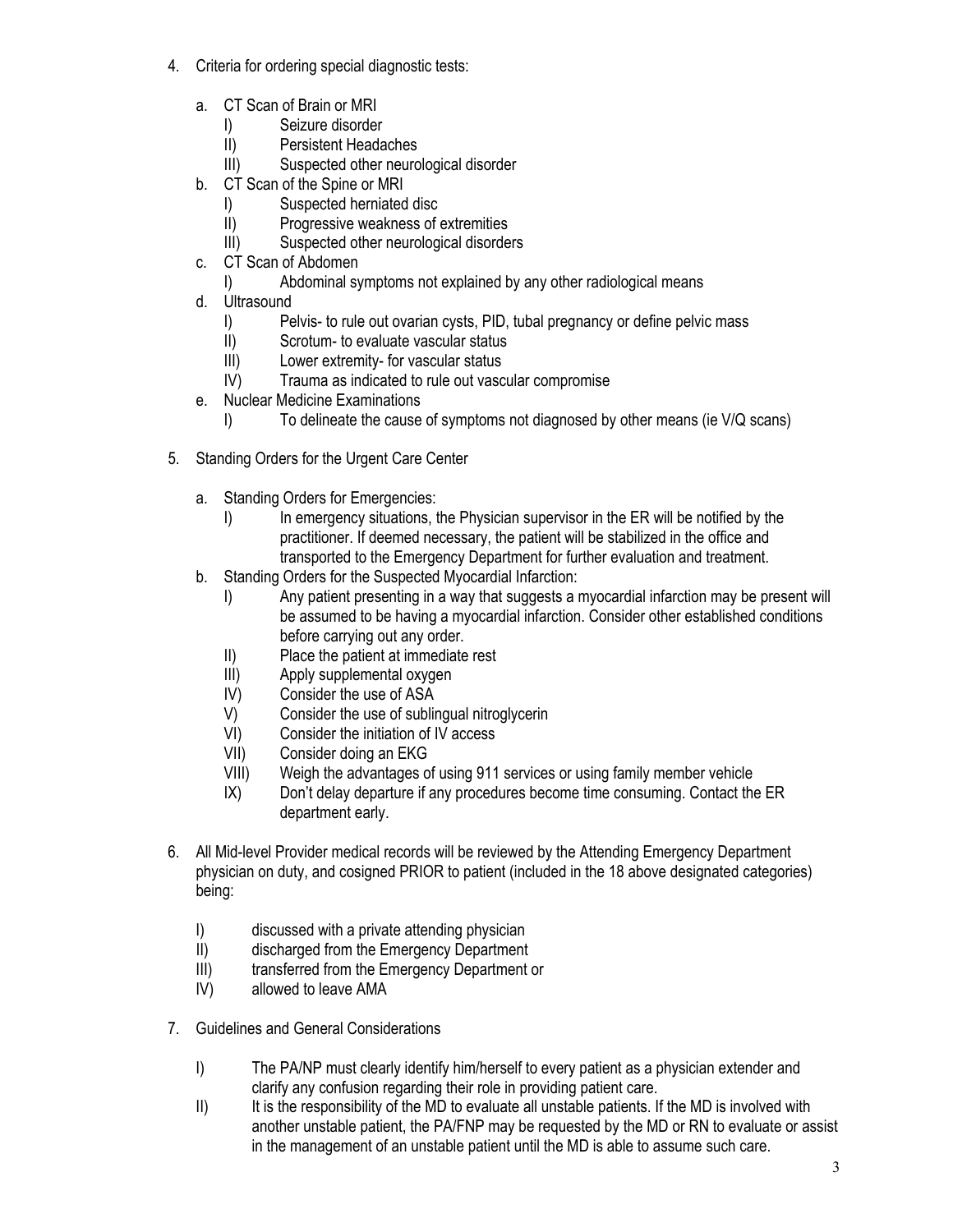- III) The MD will coordinate the initial assessment on all Priority I (emergent) patients (as stipulated in the Triage Standing Orders) and order treatment to stabilize vital signs. After the initial assessment, the MD may ask the PA to assist with detailed history taking, records review, ongoing clinical monitoring, complete documentation, and disposition arrangements. This also applies to lower priority patients who become unstable after arrival to the ED.
- IV) Priority I (Emergent) patients may be seen initially by the PA/NP if two or more Priority I patients arrive in close succession and the physician on duty cannot immediately evaluate/treat more than one of these patients. In such cases, the MD will direct the patient's care through the PA/NP and/or the RN until the MD can personally provide care to the patient.
- V) Priority II (urgent) patients may be seen by the mid-level provider based on the volume and acuity of patients in the department and the MD's availability. The PA/FNP will discuss each Priority II patient with the MD after evaluating the patient and the MD will review the diagnostic and therapeutic plan. The MD can then decide whether to see the patient at that time or wait until the diagnostic studies are completed.
- VI) Priority III (non-urgent) patients may be seen by the PA/FNP. Priority III patients may be presented to the MD at the time of discharge or disposition, without prior review of the diagnostic and therapeutic plan.
- VII) All orders, including medication orders, must be written. Verbal orders are acceptable in critical situations but must be countersigned as soon as circumstances permit. If the nurse caring for the patient has any question about the diagnostic and therapeutic plan, he/she may ask the mid-level provider or the MD for clarification and guidance.
- VIII) The PA/NP may evaluate and discharge a patient without further nursing interaction. In such instance the PA/NP is responsible for obtaining the discharge vital signs and the MD's signature.
- IX) Gynecological examinations may be performed by all mid-level providers.
- X) Complex lacerations must be seen by the MD before the wound is sutured by the mid-level provider and after the wound is closed.
- XI) Medical screening examinations may be performed by the mid-level provider under the general supervision of the MD.
- XII) The PA/NP will notify the Attending in the Emergency Department prior to leaving the department.

# **E. Carrying out or signing prescription drug orders**

- 1. Authority to Prescribe
	- a. Prescribing pharmaceuticals will be done in a manner consistent with T32: 32L.0009 of North Carolina law. Each prescription will have the NP/PA's and the supervising physician's full name and state license number and the site's address and phone number.
	- b. Consistent with the NP/PA practice and functions described in Paragraph D, the NP/PA may prescribe all categories of dangerous drugs and medical devices. A careful drug allergy history will be taken prior to prescribing medications. Careful assessment to avoid drug interaction and side effects will be made. The potential benefit will outweigh the potential risk.
	- c. Samples may be received (excluding controlled substances) and dispensed as deemed appropriate, without cost to the patient for the medication.
	- d. Limitations on prescribing Controlled substances (Class II-V)
		- I) may be independently prescribed by the NP/PA<br>II) limited to a 7 day supply or less with no refills
		- limited to a 7 day supply or less with no refills
		- III) limited by DEA authority
- 2. The NP/PA shall provide appropriate instructions to the patient on use of any medication prescribed, including appropriate warnings and laboratory monitoring. Instructions may come in the form of verbal instructions, written instructions or pre-printed information.
- 3. Every prescription must be entered on the patient's chart.
- 4. Approved Formulary as follows (but not limited to)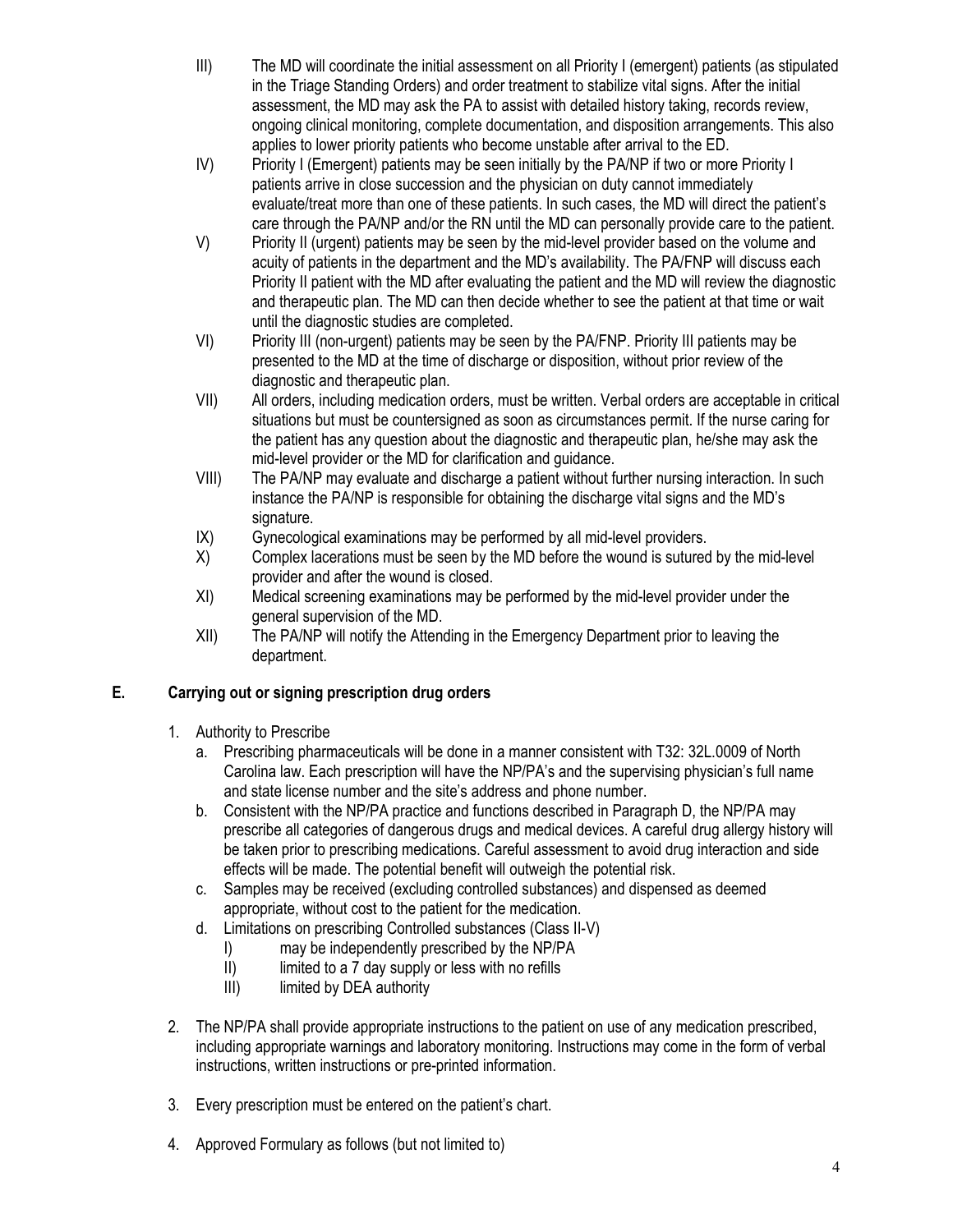- Antihistamines
- □ Antibiotics/Anti-infective agents
- □ Anti-tussives, Expectorants and Mucolytic Agents
- □ Anti-inflammatory Agents
- □ Autonomic drugs
- **Birth Control Medications**
- □ Blood Formation and Coagulation Agents
- □ Cardiovascular Drugs
- □ Central Nervous System Drugs
- Diagnostic Agents
- □ Electrolytic, Calorie and Water Balance Agents
- **EENT** Preparation
- **Enzymes**
- GI Drugs
- □ Hormones and Synthetic Substitutes
- □ Local Anesthetics
- $\Box$  Pain Medications (see above limitations regarding scheduled drugs)
- **D** Prenatal Preparations
- □ Skin and Mucous Membrane Preparations
- Spasmolytic Agents
- □ Vitamins
- □ Toxoids and Vaccines

### **F. Physician Responsibilities**

1. Supervision

The supervising physician is required to provide adequate supervision and knowledge of the practice guidelines of the NP/PA initiating medical aspects of care under this protocol. A back-up supervising physician, if he/she has affirmed in writing that he/she is familiar with this protocol and signed this form, may provide supervision. The NP/PA is authorized to diagnose and prescribe under the protocols established in this document without the direct (on-site) supervision or approval of the supervising physicians.

2. Consultation and Collaboration

The supervising or back-up physician is available at all times either by on-site, by telephone or by other electronic means of communication when needed. Supervision shall be consistent with any requirement specified by the NC Boards of Nursing and/or Medicine. The supervising physician will be available for a daily status report on complications or problems encountered that are not covered by a protocol.

## **G. Quality Assurance and Documentation of Physician Supervision**

- 1. The quality of care initiated under this protocol shall be monitored and evaluated as follows:
	- Every eight months there shall be a scheduled meeting between the supervising physician and the NP/PA to review/evaluate quality of care for at least one mutually agreed upon clinical problem. Any other issues may be discussed at this time. Documentation, including a written plan that this meeting occurred will be kept at the clinic site.
		- $\Box$  These meetings will take place monthly for a 6 month grace period if
			- $\Box$  The NP/PA is a new graduate or is a new hire to the SMH system
			- $\Box$  A different supervising physician for the NP/PA
- 2. Supervising physician will review on a yearly basis the NP/PA prescription practices, medical diagnosing and documentation. Recommendations for updating the NP/PA practice will be addressed at these times or at any time the need for change arises because of development of new treatment, techniques, medications, etc.